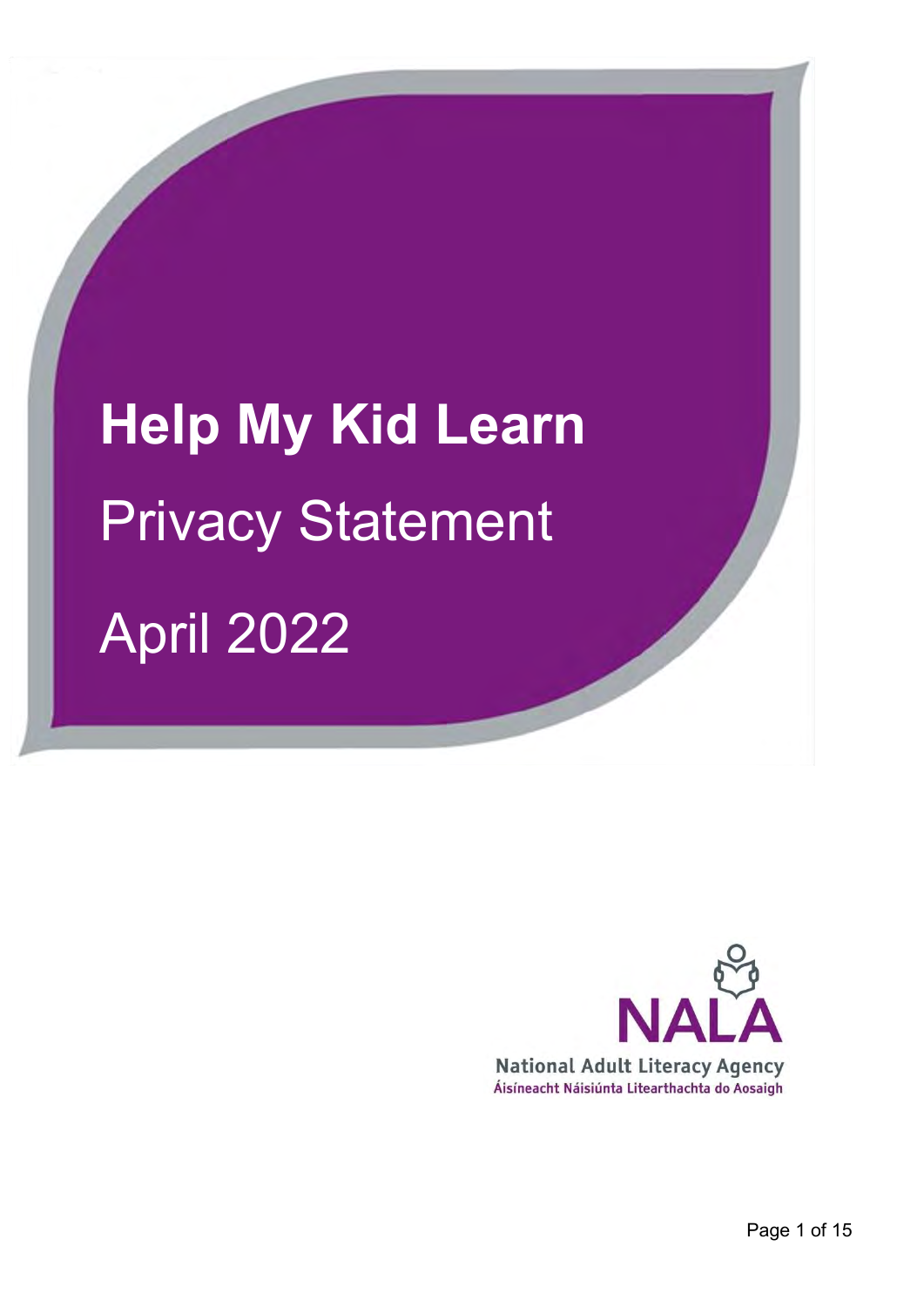# **Contents**

| 'Opt out' – we don't use 'automated decision making' but if we ever do, |  |
|-------------------------------------------------------------------------|--|
|                                                                         |  |
|                                                                         |  |
|                                                                         |  |
| 'Portability' - you can reuse data in more than one organisation10      |  |
|                                                                         |  |
|                                                                         |  |
|                                                                         |  |
|                                                                         |  |
|                                                                         |  |
|                                                                         |  |
|                                                                         |  |
|                                                                         |  |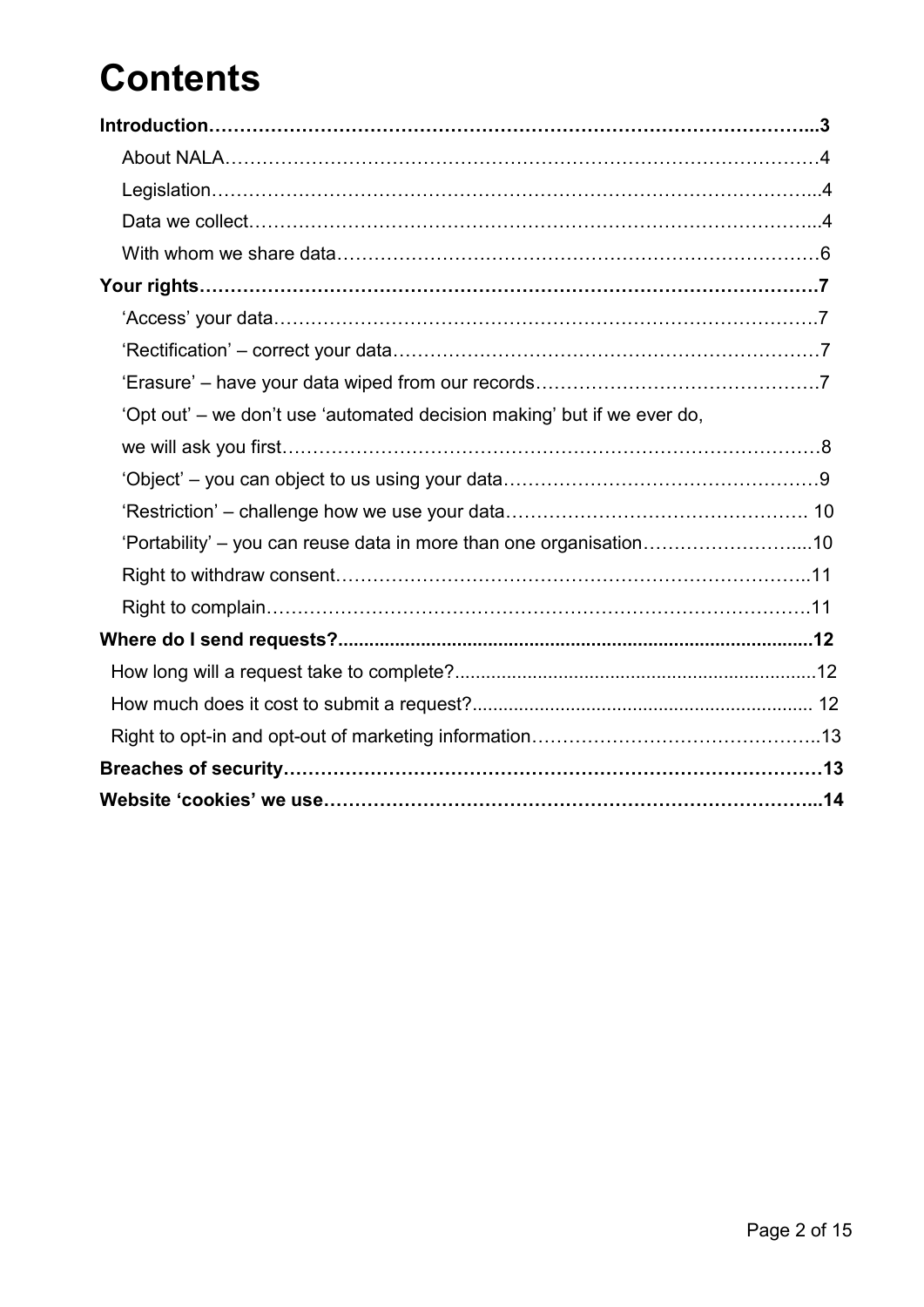# **Introduction**

This Privacy Statement tells you how the National Adult Literacy Agency (NALA) processes your data on its [www.helpmykidlearn.ie](http://www.helpmykidlearn.ie/) website.

'Data' means any information about people that is collected by another person or organisation.

'Data processing' is a phrase used to describe the different ways data is used and stored.

NALA respects your right to privacy. We comply with how the law says we must handle your data.

This document tells you why we collect data from you, or about you from other people or organisations.

We take great care with any data we hold and take steps to keep your data secure. We make sure we use your data only for the specified, and legitimate reasons set out in this Privacy Statement.

In this statement, we outline:

- the types of data we collect
- how we use your data
- your rights in relation to the data we hold about you
- how long we hold your data for
- how to contact us if you have any questions about your data or if you have any complaints.

### **NALA is a 'data controller'**

We control data and this means we are a 'data controller'. NALA is the data controller of the types of data about people described in this statement.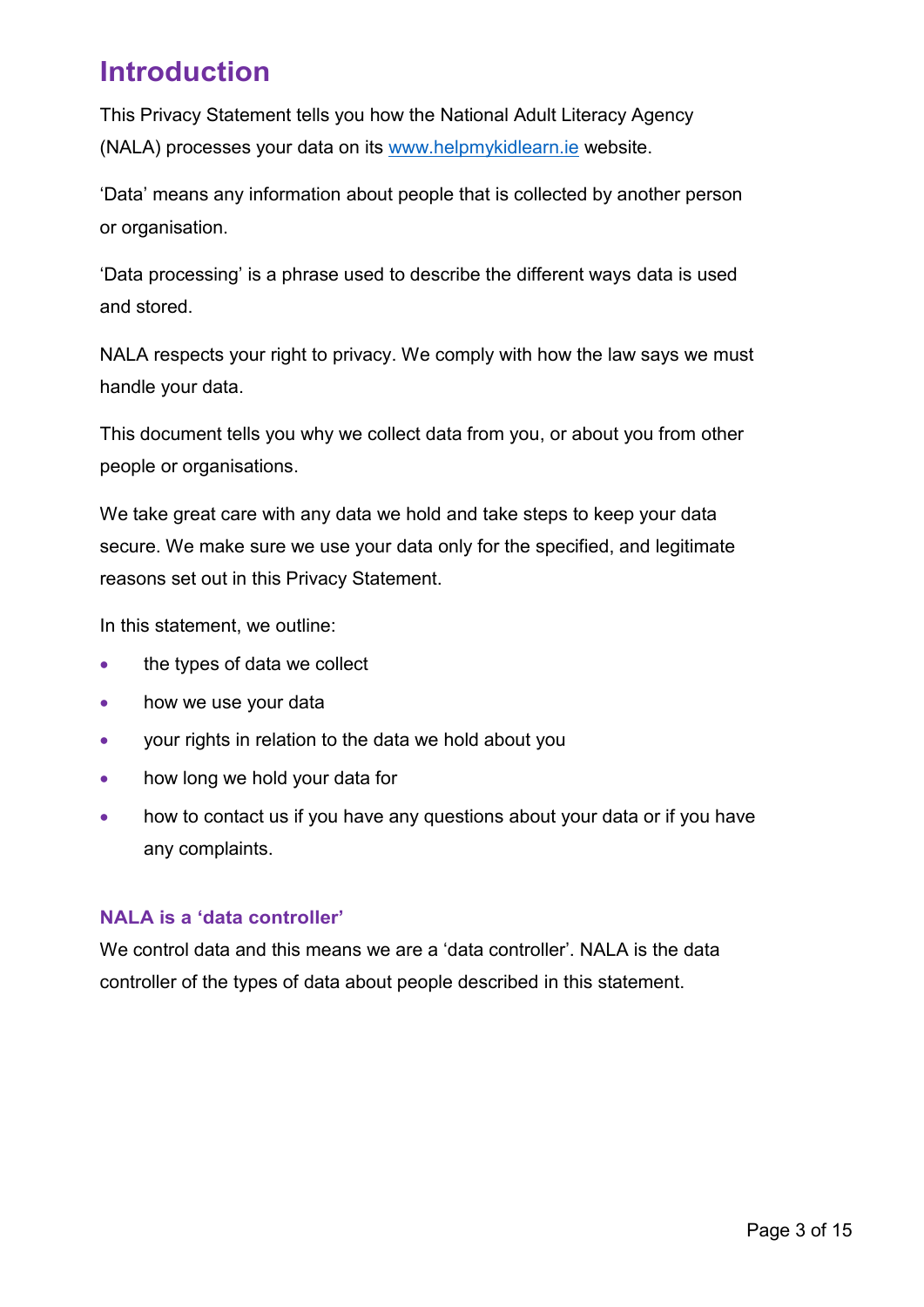| Our contact details |                                       |  |  |
|---------------------|---------------------------------------|--|--|
| Address:            | <b>National Adult Literacy Agency</b> |  |  |
|                     | Sandford LodgeSandford Close          |  |  |
|                     | Ranelagh                              |  |  |
|                     | Dublin D06 YF65                       |  |  |
|                     |                                       |  |  |
| Phone:              | 01-412 7900                           |  |  |
| Email:              | $info@nala_ie$                        |  |  |

# **About NALA**

We are a charity and we are a membership organisation. NALA membership is open to all organisations and everyone interested and involved in adult literacy.

We exist to support people with unmet literacy, numeracy and digital literacy needs. We do this so that they can play their full part in society and have access to the learning opportunities they need. We are committed to making access to literacy a human right.

Throughout the document references to 'NALA', 'us', 'our' and 'we' refer to the National Adult Literacy Agency.

# **Legislation**

We will process all data in line with the relevant data protection laws and principles. These include the:

- General Data Protection Regulation (GDPR) 2018
- Data Protection Acts (DPA) 2018.

# **Data we collect**

'Data' is personal information that identifies or is related to a living person. When we talk about 'you' or 'your' in this Privacy Statement we mean any living person whose data we collect.

We collect data to provide services to support our work in NALA. This includes when you:

- access our website www.helpmykidlearn.ie
- sign up for updates from us through our website [www.helpmykidlearn.ie](http://www.helpmykidlearn.ie/)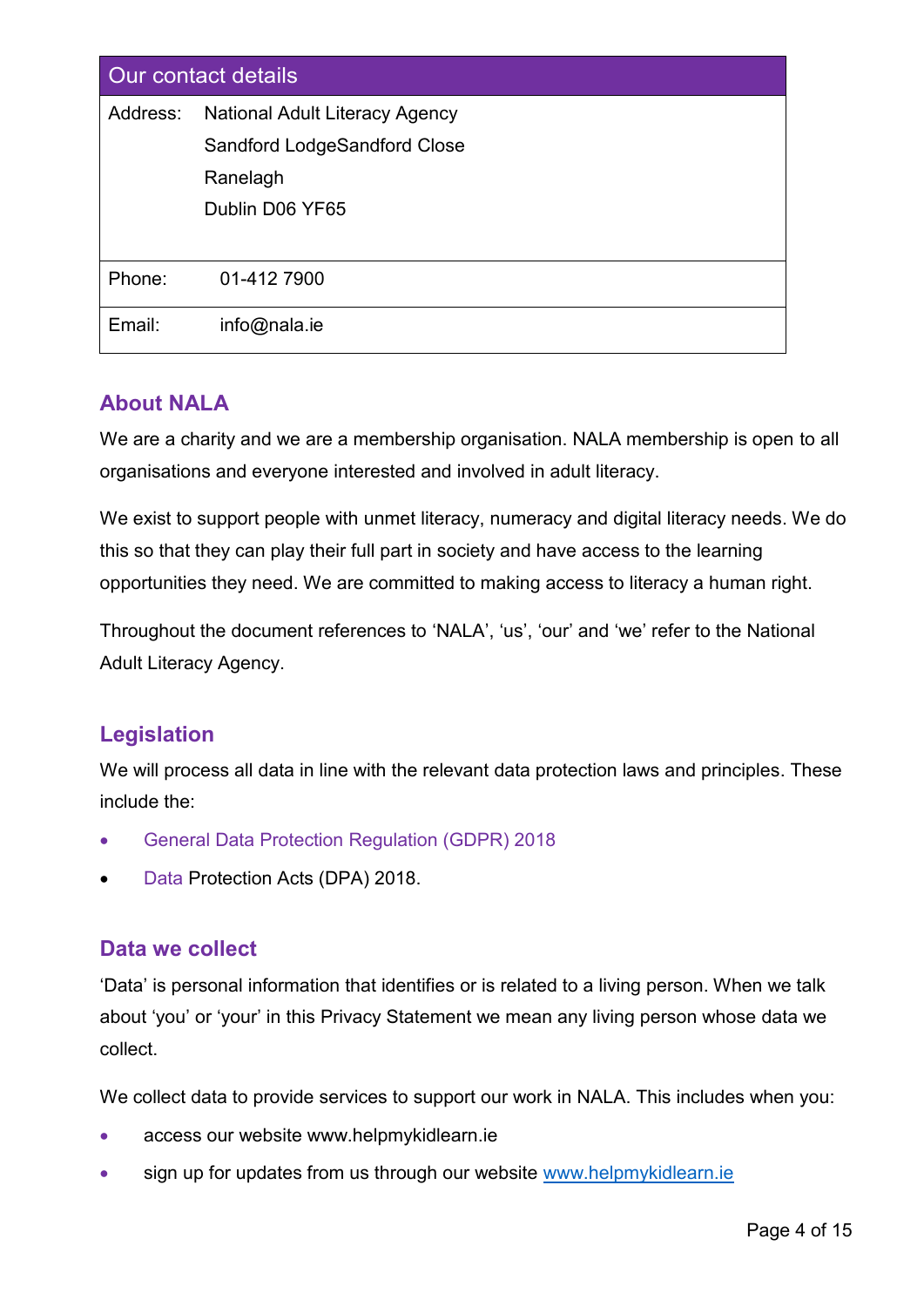The next table outlines the categories and types of data we collect. The types of data we collect may change over time. The table shows you the typical types of data we collect.

| Typical types of data we collect                     |                                                                                                                                                                                                                                                                                                                   |  |  |  |
|------------------------------------------------------|-------------------------------------------------------------------------------------------------------------------------------------------------------------------------------------------------------------------------------------------------------------------------------------------------------------------|--|--|--|
| <b>Communications</b>                                |                                                                                                                                                                                                                                                                                                                   |  |  |  |
| When sending out newsletters                         |                                                                                                                                                                                                                                                                                                                   |  |  |  |
| Legal basis                                          | Consent                                                                                                                                                                                                                                                                                                           |  |  |  |
| What data we collect                                 | Name<br>$\bullet$<br>Email<br>$\bullet$                                                                                                                                                                                                                                                                           |  |  |  |
| <b>Technical and usage data</b>                      |                                                                                                                                                                                                                                                                                                                   |  |  |  |
| We use cookies on our website to generate statistics |                                                                                                                                                                                                                                                                                                                   |  |  |  |
| Legal basis                                          | Consent                                                                                                                                                                                                                                                                                                           |  |  |  |
| What data we collect                                 | Technical data, including the:<br>Internet Protocol (IP) address used to connect your computer<br>to the internet<br>type of browser and operating system you use<br>date and time of when you access our site<br>pages you visit<br>website from which you accessed our site including any<br>search terms used. |  |  |  |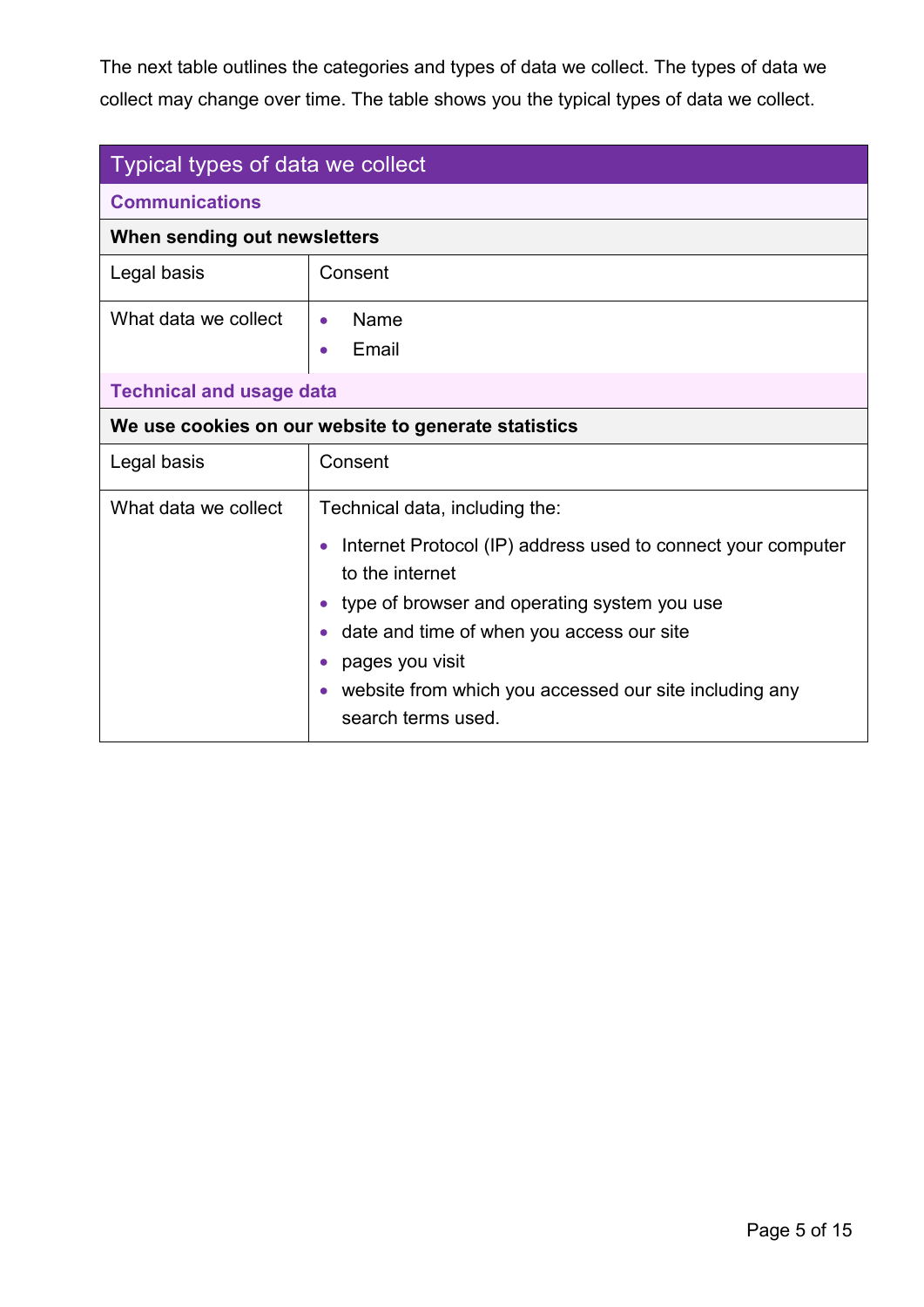# **With whom we share data**

There are various circumstances where we may share data with other people or organisations (often called 'third parties'). We may share your data with third parties when we need to, and the law says we can. NALA may share relevant data with the following categories of third parties:

- IT or cloud services providers (people who store data remotely online)
- other service providers that we appoint to process data on our behalf.

We only share your data when we are confident any third party we give your data to:

- complies with data protection legislation
- will protect your data just as we do.

We only give them the data they need to provide the service that they are undertaking on our behalf. Sometimes we transfer data outside of the European Economic Area to people handling data for us. When we do this, we will make sure that they have the appropriate safeguards in place to protect your data.

### **Keeping your data**

We will keep your data only for as long as we need it to provide the relevant service to you. To decide how long to keep your data we consider:

- the amount, nature and sensitivity of the data
- the potential risk of harm from unauthorised use or disclosure of your data
- if we need your data to keep providing a service to you.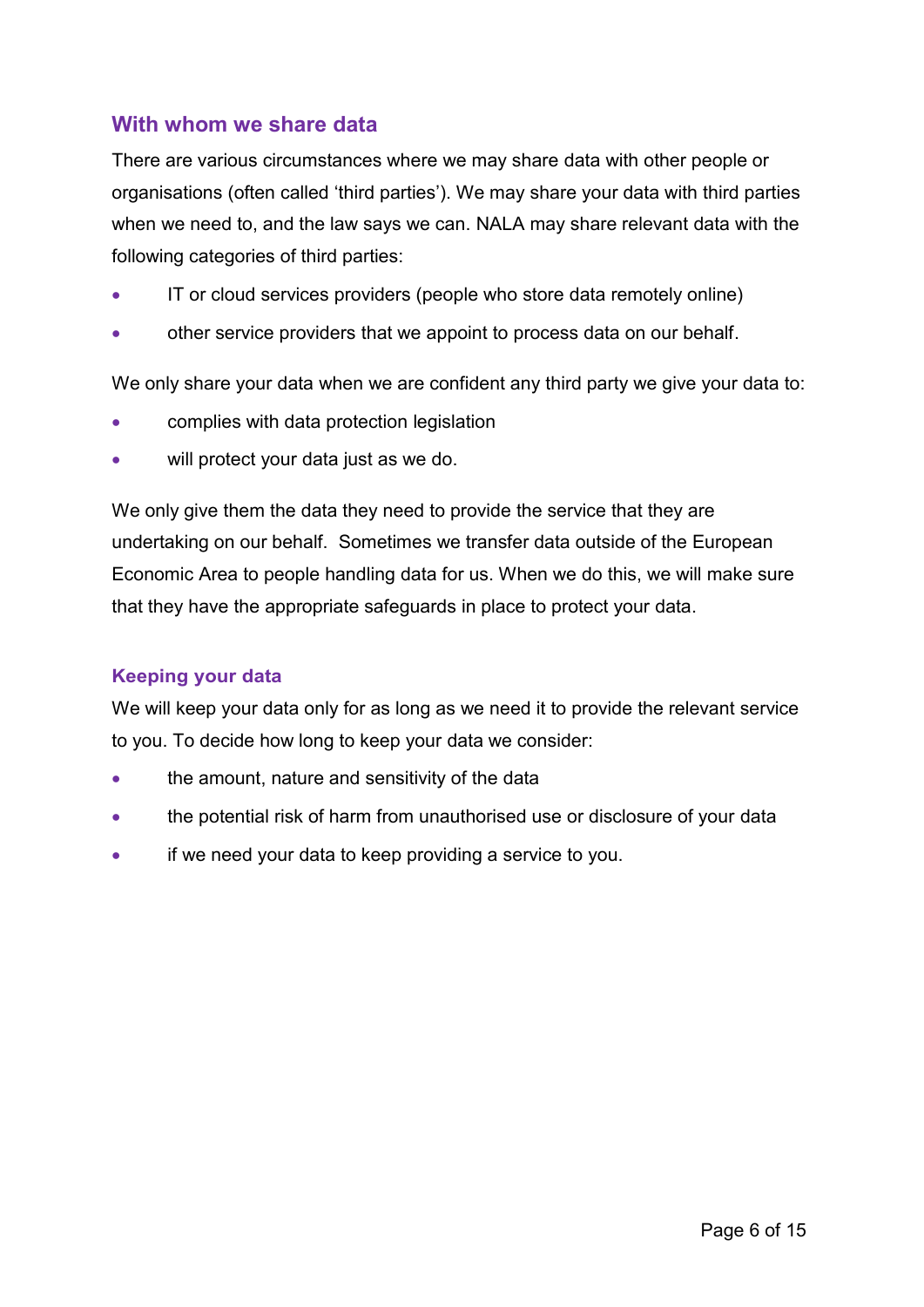# **Your rights**

You have the following rights in relation to your data. You can send us a request about any of the rights outlined below. We will do our best to handle your request as soon as possible and within one month. However, restrictions may apply in certain situations.

# **'Access' your data**

# **(Right of access by the data subject, GDPR, Article 15)**

You have the right to know:

- what data we hold about you
- why we hold the data
- how we are using the data.

When sending us a request, please give us as much information as you can. This will help us to identify the data you wish to access. For example, give specific dates.

Please see NALA's Subject Access Request Policy for more details.

# **'Rectification' – correct your data**

### **(Right to rectification, GDPR, Article 16)**

You have a right to ask us to keep data that we hold about you up to date and accurate.

Where data is inaccurate or incomplete, we encourage you to contact us to have this data corrected. When we receive your request, we will make sure that the data is corrected and as up to date as soon as is reasonably possible**.** 

# **'Erasure' – have your data wiped from our records**

### **(Right to erasure ['right to be forgotten'], GDPR, Article 17)**

You have the right to ask us to remove your data from our records in the following circumstances.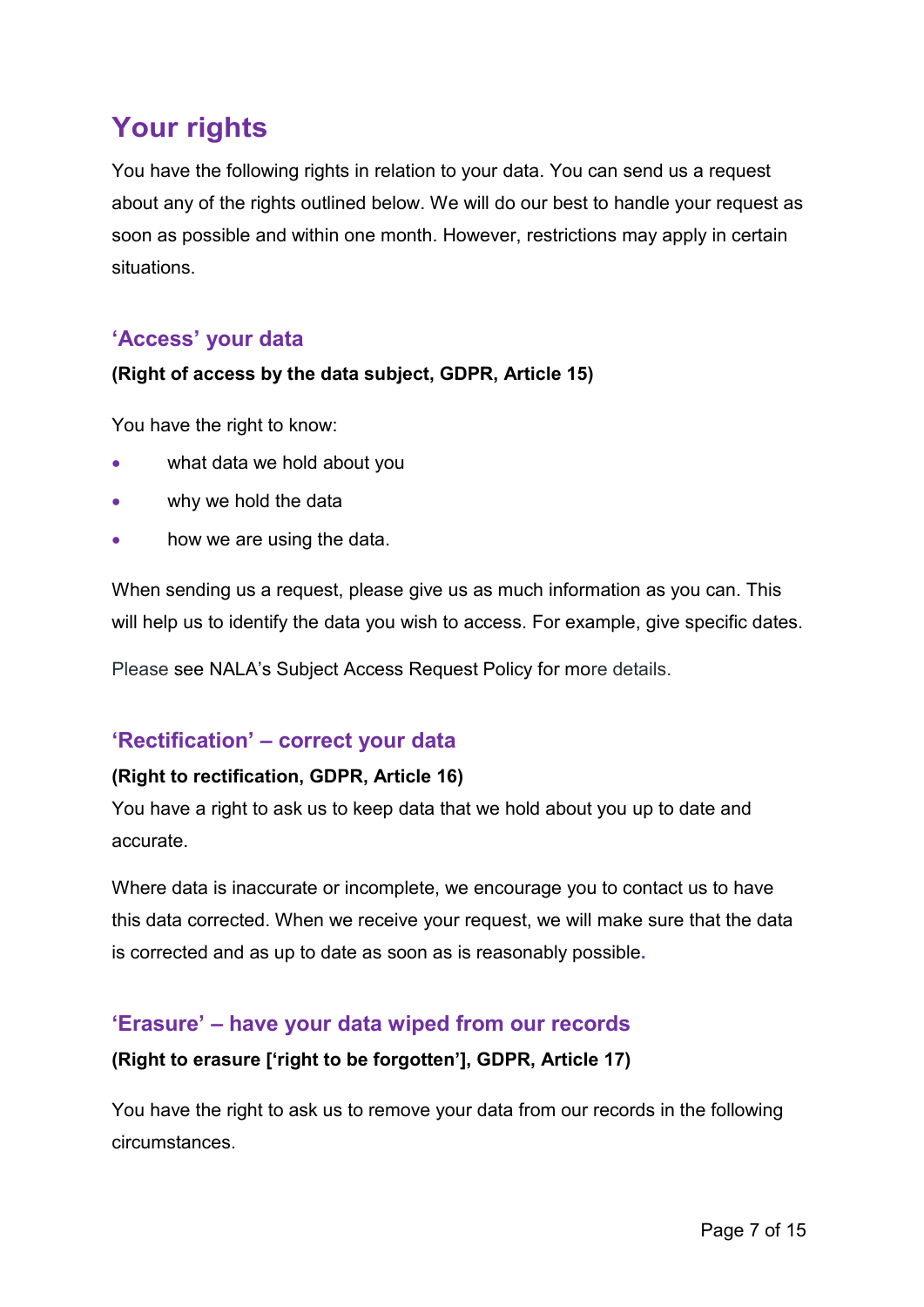#### **No longer needed**

You have the right to ask us to remove your data when we no longer need it.

#### **Withdraw consent**

If we are only allowed use your data with your consent and you withdraw your consent you have the right to ask us to remove it. As long as there are no other legal reasons we should keep the data, we will remove it.

#### **Illegal**

We will remove your data if its use is illegal.

#### **You object**

If you object to us using your data and there are no good reasons why we should keep using it, we will remove your data.

#### **Legal requirements**

If the law requires us to remove your data, we will do so.

#### **When we will not remove your data**

We cannot remove your data if we need it for any of the following reasons, to:

- exercise the right of freedom of expression
- comply with a legal obligation in the public interest
- **•** safeguard public health
- archive data, research, or gather statistics in the public interest
- establish, exercise or defend legal claims.

# **'Opt out' – we don't use 'automated decision making' but if we ever do, we will ask you first**

### **(Right to opt out of automated individual decision-making, GDPR, Article 22)**

Sometimes when organisations hold data about you, they use an automated decision system to decide things about you. However, if this type of decision would have a legal or significant effect on you, you can tell the organisation not to do so.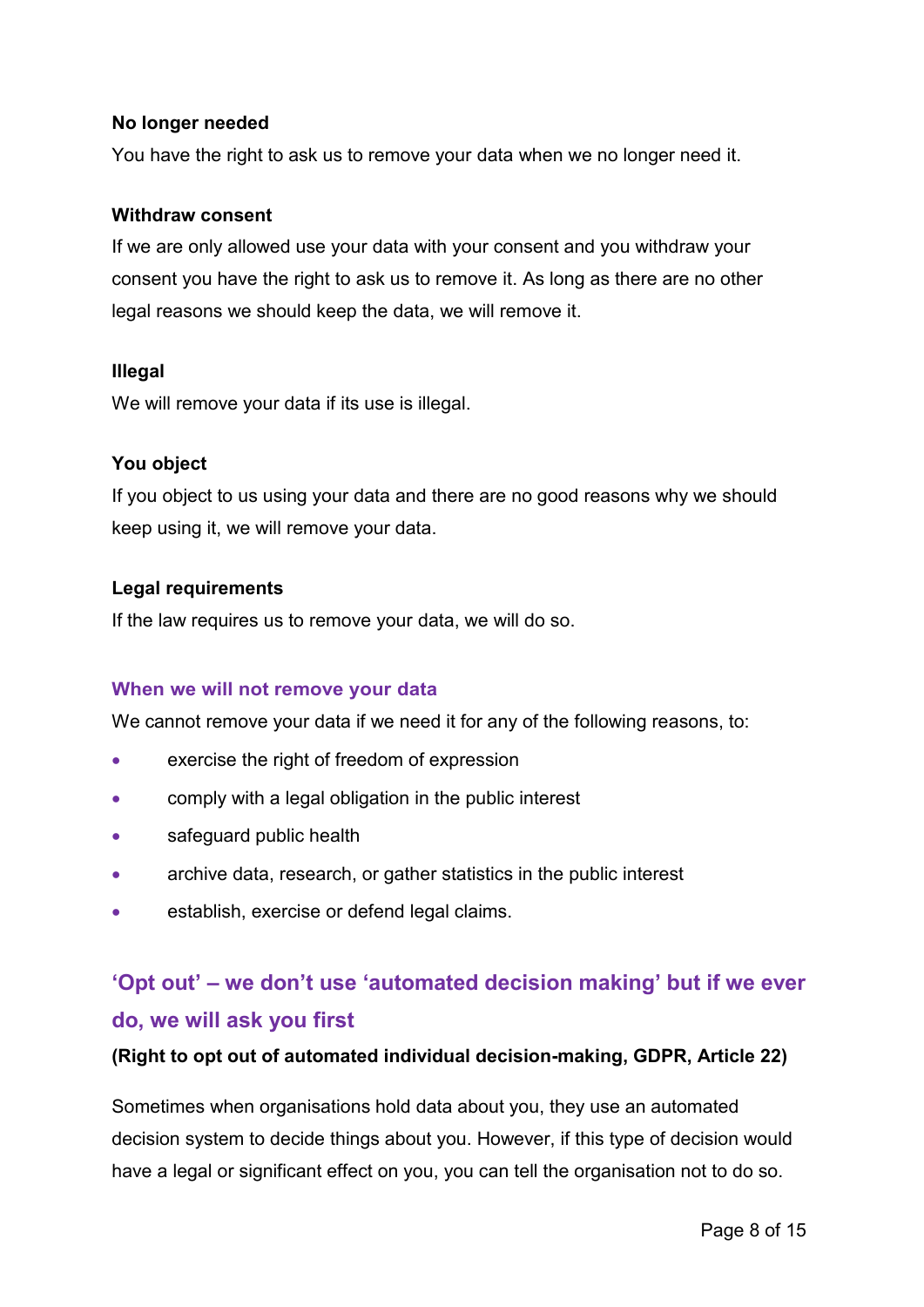Currently we do not use automated decision making. If we ever decide to use your data in this type of system in the future, we will tell you in advance and give you the right to object.

# **'Object' – you can object to us using your data**

#### **(Right to object, GDPR, Article 21)**

In certain circumstances, you have the right to object to the further use of your data. In addition, we will only use your data in a way that you would expect us to do, so we can perform our work and activities.

But we may still use it if we:

- can show compelling reasons why we need to do so
- can show we need to use your data in the public interest
- **need your data to defend legal claims.**

However, we will stop using your data if you tell us you object to us doing so for:

- direct marketing
- scientific research
- historical research
- statistical analysis.

If we need to use your data in the public interest for scientific or historical research or statistical analysis we will make sure that you cannot be identified. This is known as anonymisation.

#### **Direct marketing**

You can object to us using your data for direct marketing or profiling you related to direct marketing.

If you object to us using your data, we may still use it if we:

- **•** can show compelling reasons why we need to do so
- can show we need to use your data in the public interest
- need your data to defend legal claims.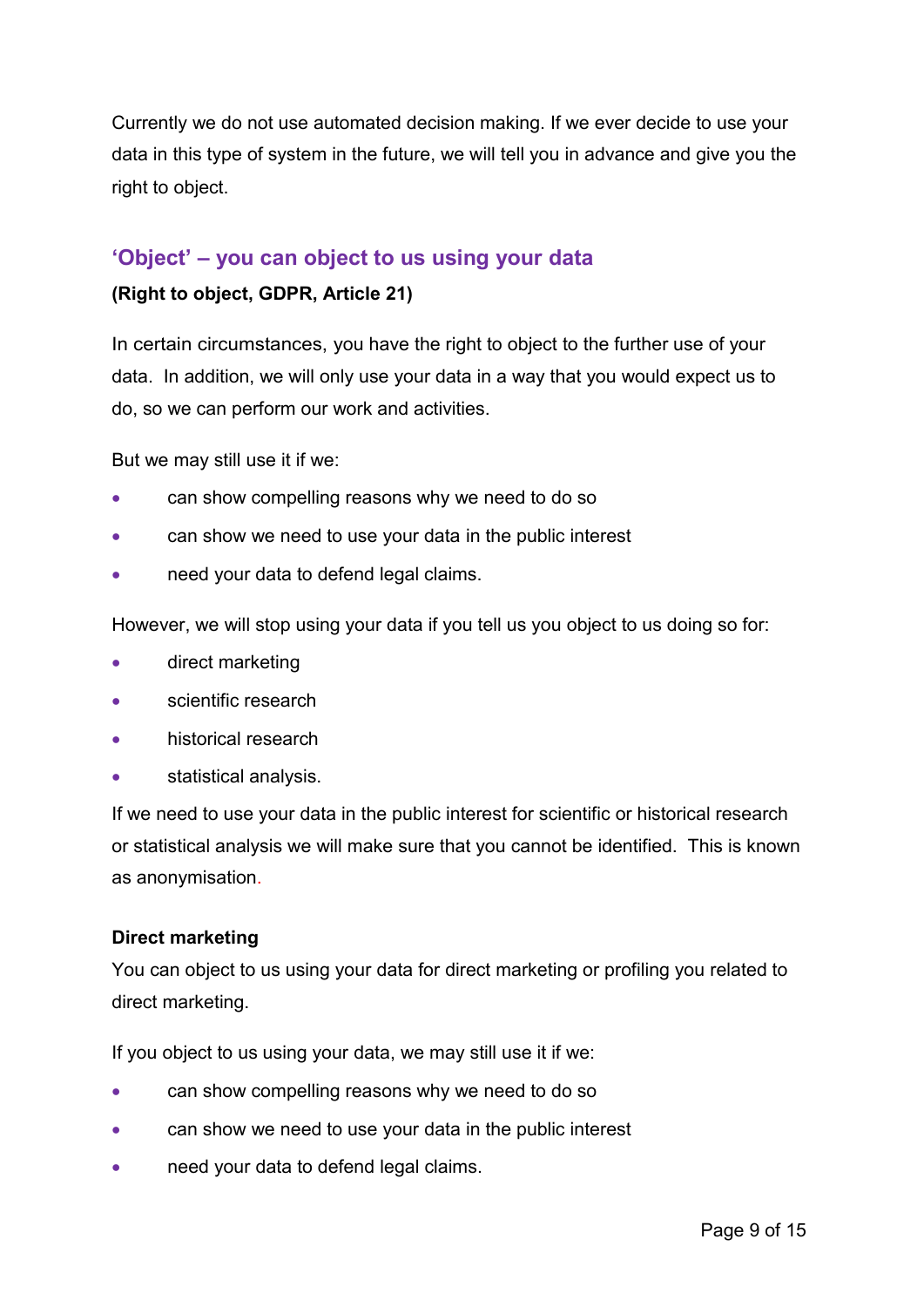# **'Restriction' – challenge how we use your data**

# **(Right to restriction of processing, GDPR, Article 18)**

If you ask us to limit how we use your data, we will do so if the following circumstances apply. You tell us:

- the data we hold about you is inaccurate we will restrict use of your data until we update it
- NALA no longer needs the data, but you need it for legal reasons
- you have already lodged an objection to us about using your data and we are still considering your objection.

You may also argue that processing your data is unlawful. You may be against us wiping out your data but ask us to restrict its use instead.

If using your data has been restricted, we will use your data only:

- with your consent
- to establish, exercise or defend legal claims
- **to protect the rights of other people**
- for reasons important to public interest.

If we agree to restrict your data, we will contact you to confirm that we have carried out your request. We will only lift the restriction after we have informed you that we are doing so.

# **'Portability' – you can reuse data in more than one organisation (Right to data portability, GDPR, Article 20)**

You have the right to get from us all data we have about you. For example, if you want to get a record of the email address we have on file for you.

You have the right to get this data in a structured, commonly used and machinereadable format if:

- we have used your data to fulfil legal obligations related to a contract
- we have used your data to fulfil legal obligations related to your consent.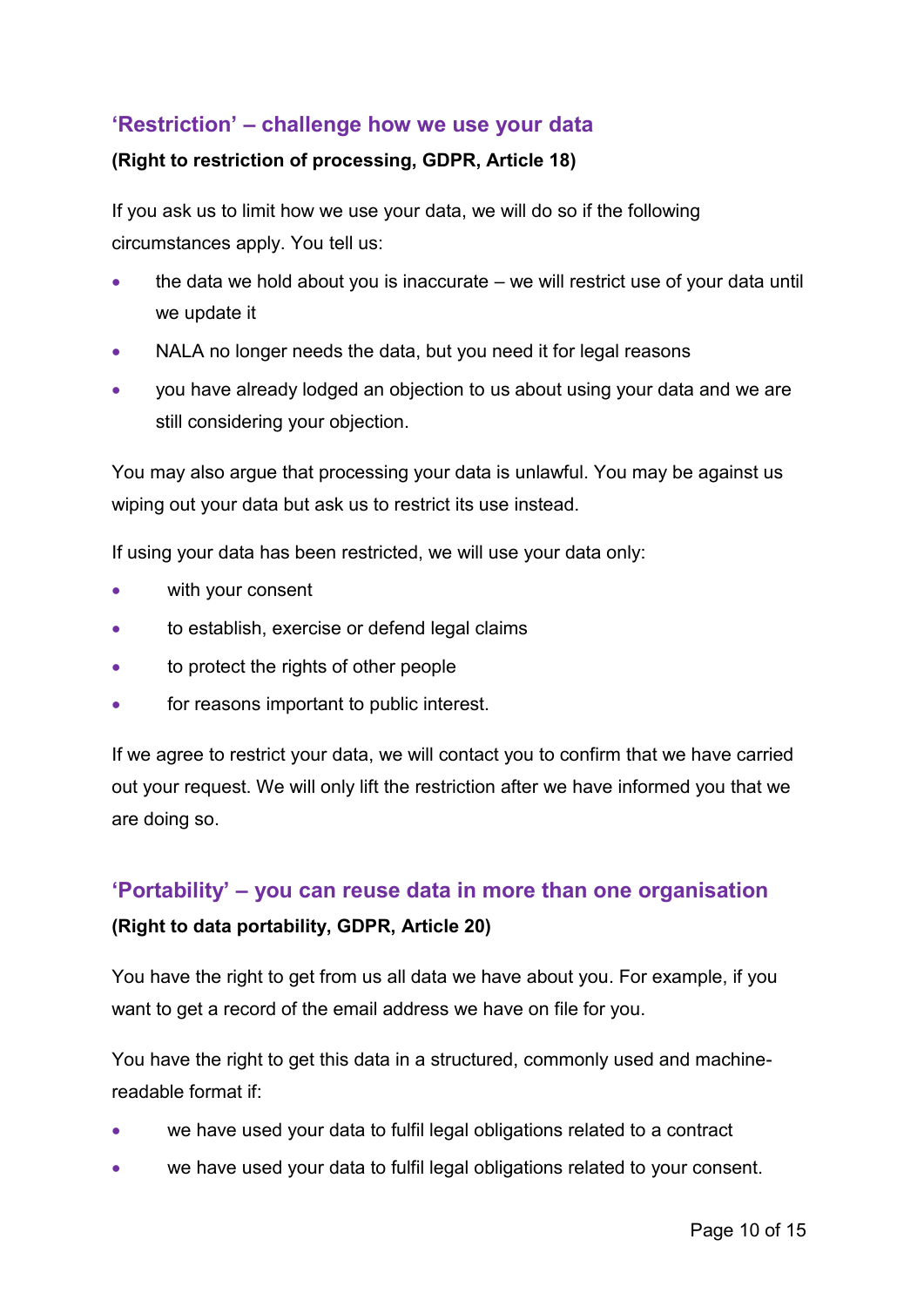You are also entitled to this data if the way we use your data is fully automated.

We will refuse this type of request if the data you are asking for would adversely affect the rights and freedoms of others.

#### **Right to withdraw consent**

If we are storing or using your data and you have given your legal consent for us to do so, you can withdraw your consent at any time.

#### **Right to complain**

If you are unhappy with how we use your data or by our response to any requests by you to exercise your rights, then you have the right to complain to the Data Protection Commission.

| Where to complain |                                         |  |
|-------------------|-----------------------------------------|--|
| Address           | Data Protection Commissioner            |  |
|                   | 21 Fitzwilliam Square South             |  |
|                   | Dublin 2                                |  |
|                   | <b>D02 RD28</b>                         |  |
|                   | Ireland                                 |  |
| Webform:          | https://forms.dataprotection.ie/contact |  |
| Email:            | info@dataprotection.ie                  |  |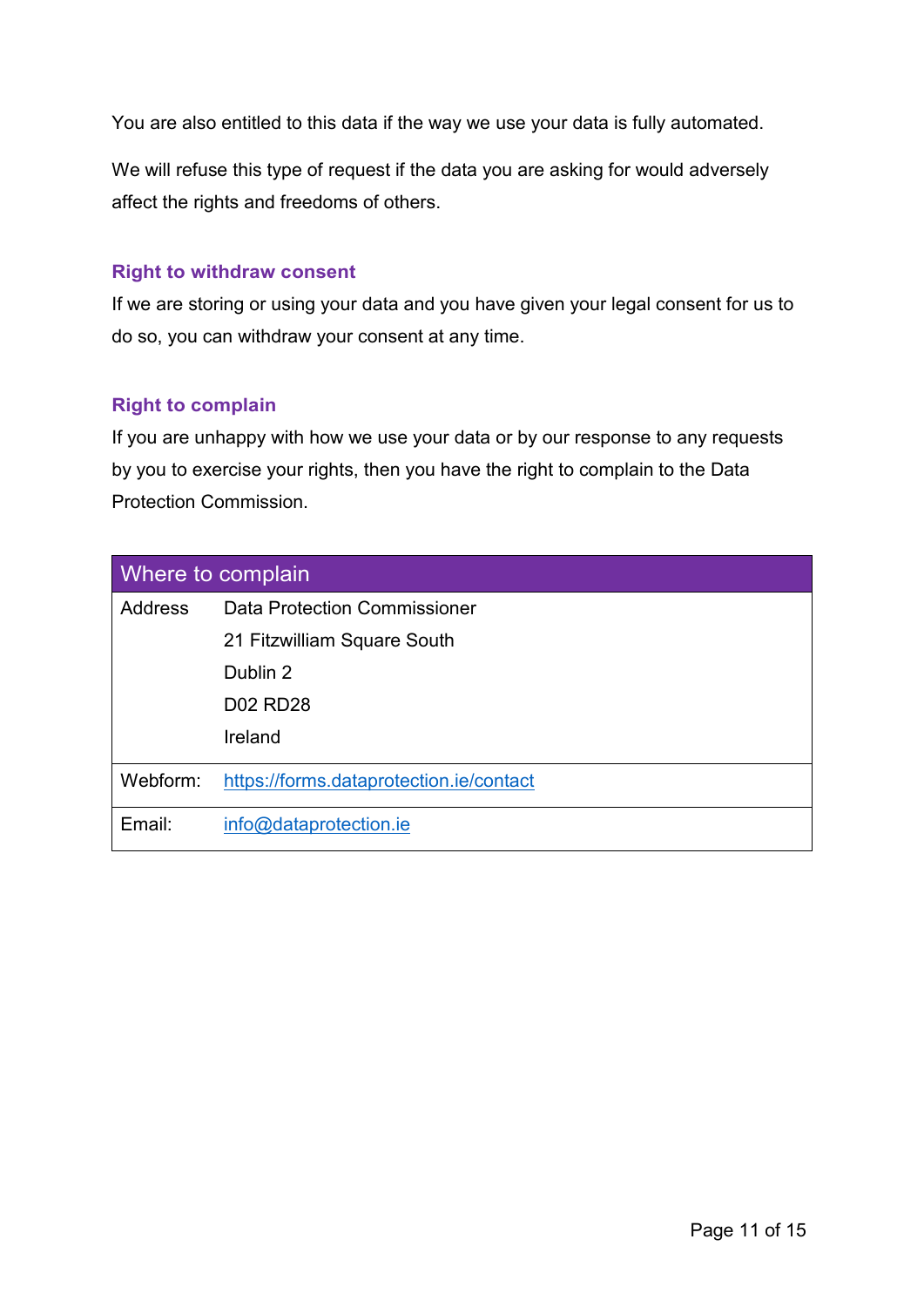# **Where do I send requests?**

| Our contact details                                                                                 |                                       |  |  |
|-----------------------------------------------------------------------------------------------------|---------------------------------------|--|--|
| If you want to make a complaint or have any queries in relation to your data,<br>please contact us. |                                       |  |  |
| Address:                                                                                            | <b>National Adult Literacy Agency</b> |  |  |
|                                                                                                     | Sandford Lodge                        |  |  |
|                                                                                                     | <b>Sandford Close</b>                 |  |  |
|                                                                                                     | Ranelagh                              |  |  |
|                                                                                                     | Dublin 6                              |  |  |
|                                                                                                     | <b>D06 YF65</b>                       |  |  |
| Phone:                                                                                              | 01-412 7900                           |  |  |
| Email:                                                                                              | info@nala.ie                          |  |  |

Please email all your requests to info@nala.ie giving us as much detail as possible about the data you require. This will allow us to deal with your request efficiently. To answer your request, we may ask you to prove your identity.

# **How long will a request take to complete?**

Once we receive your request, we have 30 days to respond. We may extend this by two further months if needed. If we do need more time to deal with your request, we will contact you about the delay, within one month of receiving your request.

If we refuse your request, we will let you know within one month of receiving your request and tell you why. You are entitled to contact the Data Protection Commission if we refuse your request.

# **How much does it cost to submit a request?**

We only charge a fee for requests if we think they are unjustified or excessive. If that is the case, we may charge a reasonable fee or refuse the request.

We may also charge if you submit multiple requests or ask for multiple copies.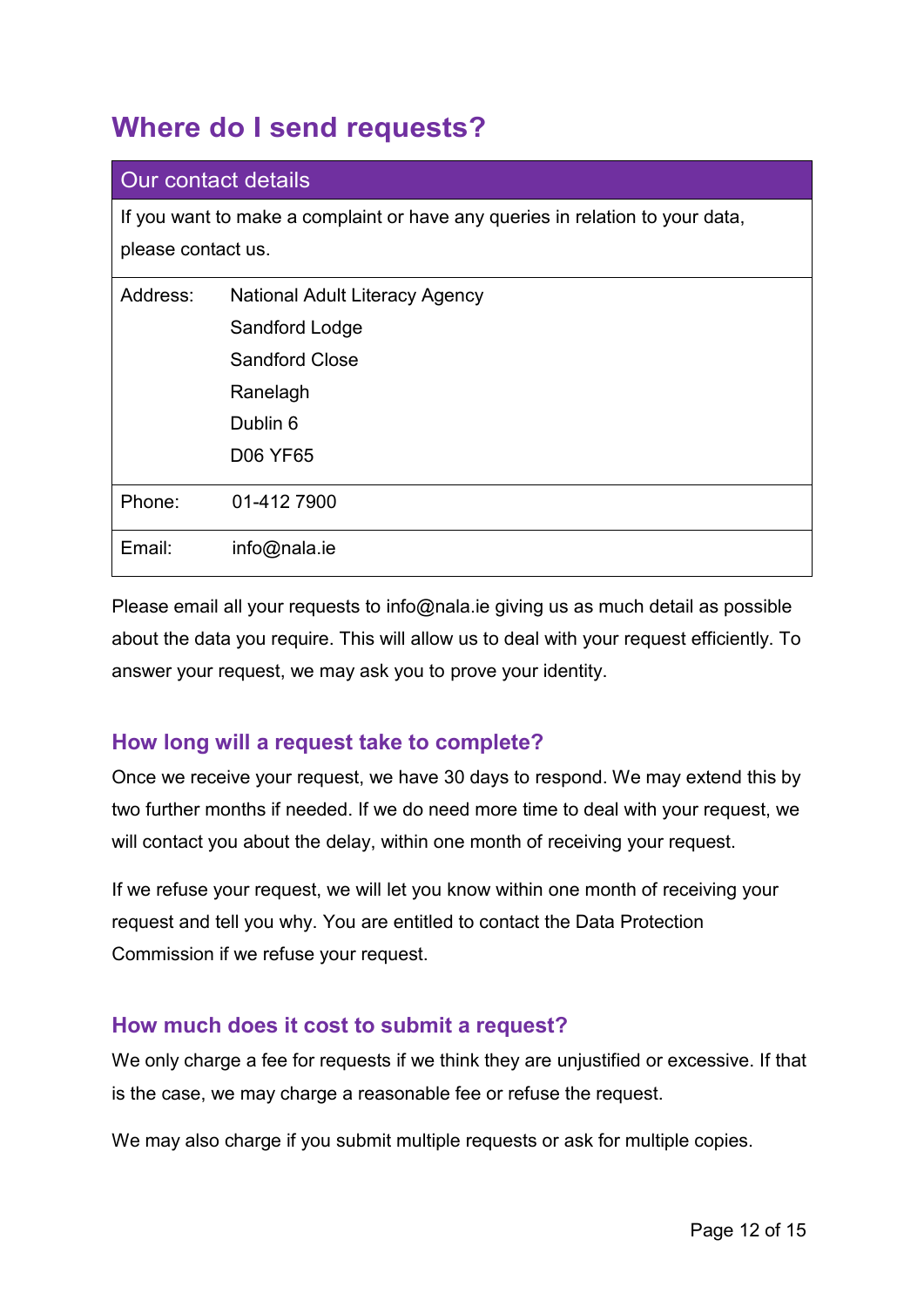# **Right to opt-in and opt-out of marketing information**

We operate a strict "opt-in" policy for individuals. That means we will not send you any marketing information unless you have requested to receive email, text or social media message updates from us.

#### **How to opt-out of marketing information**

If you want us to remove your data from our direct marketing list and do not wish to receive any further information from us (opt-out), please tell us. You do this by clicking on the link at the bottom of each email communication you receive from us. Once we get this information we will immediately remove you from our direct marketing database.

# **Breaches of security**

In the unlikely event that someone illegally accesses data that we store, we will contact you in line with our legal obligations.

We will use all reasonable efforts to put in place security measures to prevent your data from being:

- accidentally lost
- used or accessed in an unauthorised way
- altered or disclosed.

We will also limit access to your data by other people and organisations. We will only give them access when they need the data to do business with us.

They may only process your data if we instruct them to do so. They are subject to a duty of confidentiality.

Unfortunately, transmitting data over the internet is not completely secure. Although we will do our best to protect your data, we cannot guarantee the security of your data transmitted to our website; any transmission is at your own risk.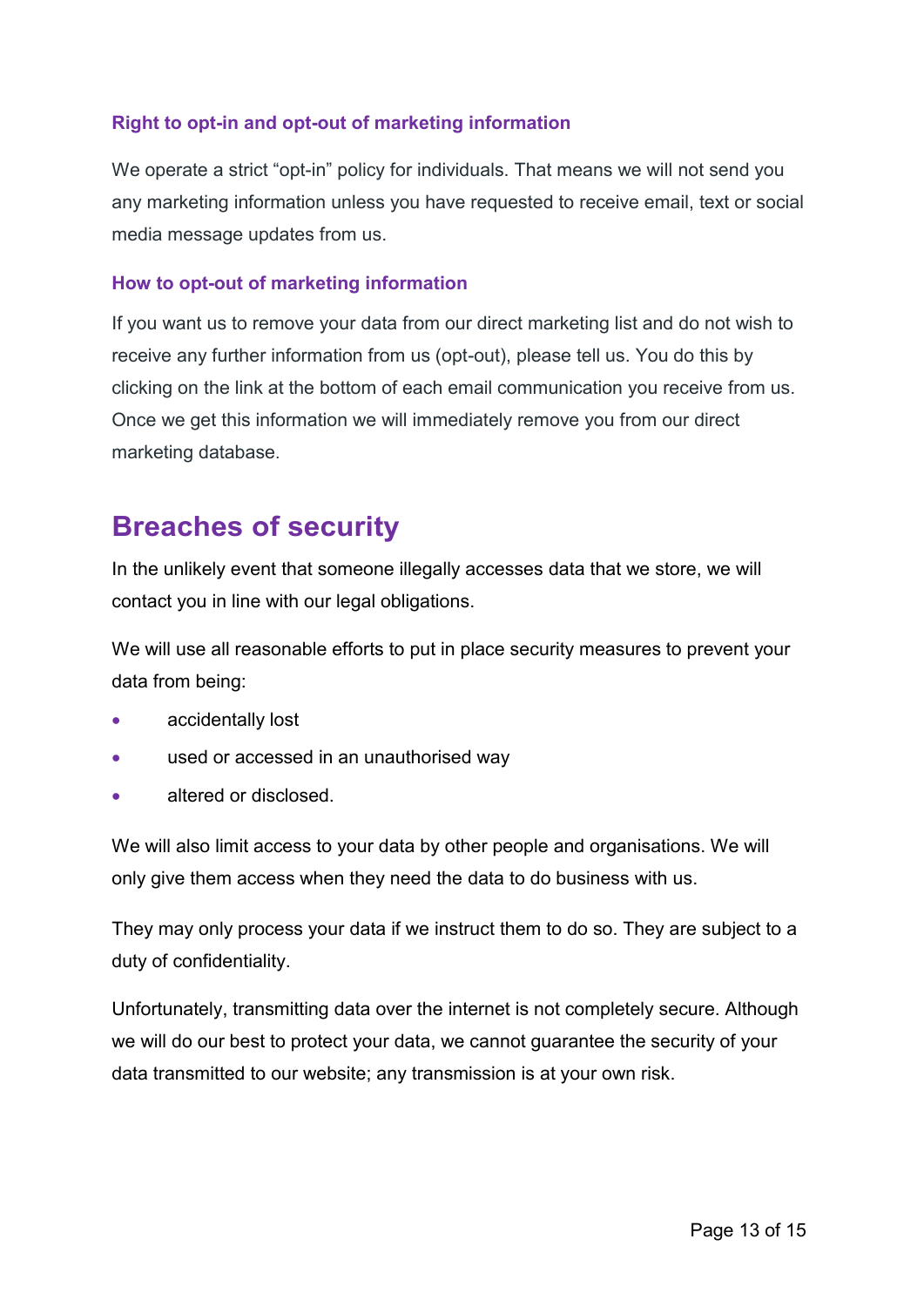Once we have received your data, we will use reasonable procedures to try to prevent unauthorised access. We will notify you and the Data Protection Commission where we are legally required to do so.

# **Website 'cookies' we use**

A 'cookie' is a small piece of data (text file) that a website gathers about people when they visit it. It's a way for a website to remember data about you like:

- your language preference
- login data.

Some of the cookies we use on our website are called 'first-party cookies'. Firstparty cookies are stored on our website.

We also use 'third-party cookies'. Third-party cookies are from other websites. We use these for advertising and marketing purposes.

These are the main ways we might use cookies on our website:

### **1. Strictly necessary cookies**

We need to use some cookies so our website can function. They are usually set to respond to what you do on the website. For example, you may click a button asking for services like:

- setting your privacy preferences
- filling in forms.

You can set your browser to block or alert you about these cookies, but if you do so some parts of the site will not work for you. These cookies do not store any data that will identify you.

#### **2. Performance cookies**

These cookies allow us to count visits and traffic sources (how you found our website). In this way, we can measure and improve the performance of our site.